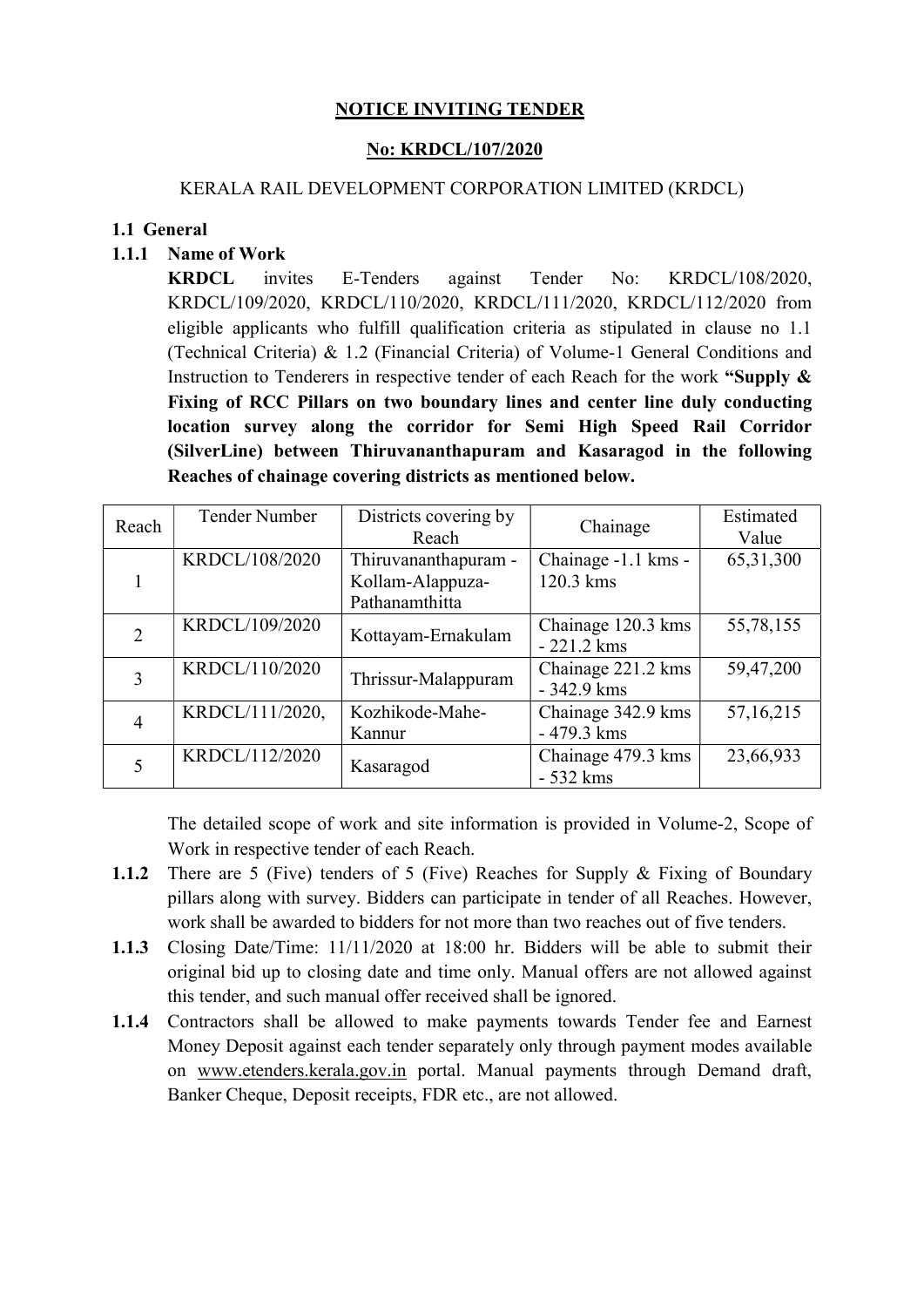# 1.1.5 Key Details

| Website from<br>which Tender           |                                       |                      |                                                            |                                |  |  |  |
|----------------------------------------|---------------------------------------|----------------------|------------------------------------------------------------|--------------------------------|--|--|--|
| Documents and                          | www.etenders.kerala.gov.in            |                      |                                                            |                                |  |  |  |
| any additional                         |                                       |                      |                                                            |                                |  |  |  |
| information can                        |                                       |                      |                                                            |                                |  |  |  |
| be downloaded.                         |                                       |                      |                                                            |                                |  |  |  |
| <b>Earnest Money</b><br>Deposit        | Reach                                 | <b>Tender Number</b> | Districts covering by                                      | <b>EMD Value (Rs)</b>          |  |  |  |
|                                        |                                       |                      | Reach                                                      |                                |  |  |  |
|                                        |                                       | KRDCL/108/2020       | Thiruvananthapuram -                                       |                                |  |  |  |
|                                        | 1                                     |                      | Kollam-Alappuza-                                           | 1,30,600                       |  |  |  |
|                                        |                                       |                      | Pathanamthitta                                             |                                |  |  |  |
|                                        | $\overline{2}$                        | KRDCL/109/2020       | Kottayam-Ernakulam                                         | 1,11,600                       |  |  |  |
|                                        | $\overline{3}$                        | KRDCL/110/2020       | Thrissur-Malappuram                                        | 1,19,000                       |  |  |  |
|                                        | $\overline{4}$                        | KRDCL/111/2020,      | Kozhikode-Mahe-<br>Kannur                                  | 1,14,300                       |  |  |  |
|                                        | 5                                     | KRDCL/112/2020       | Kasaragod                                                  | 47,300                         |  |  |  |
| Cost of the<br>tender<br>book/document | Reach                                 | <b>Tender Number</b> | Districts covering by<br>Reach                             | <b>Tender Doc Cost</b><br>(Rs) |  |  |  |
|                                        | 1                                     | KRDCL/108/2020       | Thiruvananthapuram -<br>Kollam-Alappuza-<br>Pathanamthitta | 13,100                         |  |  |  |
|                                        | $\overline{2}$                        | KRDCL/109/2020       | Kottayam-Ernakulam                                         | 11,200                         |  |  |  |
|                                        | 3                                     | KRDCL/110/2020       | Thrissur-Malappuram                                        | 11,900                         |  |  |  |
|                                        | $\overline{4}$                        | KRDCL/111/2020,      | Kozhikode-Mahe-<br>Kannur                                  | 11,400                         |  |  |  |
|                                        | 5                                     | KRDCL/112/2020       | Kasaragod                                                  | 4,700                          |  |  |  |
| <b>Estimated Cost</b>                  | Reach                                 | <b>Tender Number</b> | Districts covering by                                      | <b>Total Estimated</b>         |  |  |  |
|                                        |                                       |                      | Reach                                                      | Value                          |  |  |  |
|                                        | 1                                     | KRDCL/108/2020       | Thiruvananthapuram -<br>Kollam-Alappuza-<br>Pathanamthitta | 65, 31, 300                    |  |  |  |
| $\overline{2}$                         |                                       | KRDCL/109/2020       | Kottayam-Ernakulam                                         | 55,78,155                      |  |  |  |
|                                        | 3                                     | KRDCL/110/2020       | Thrissur-Malappuram                                        | 59,47,200                      |  |  |  |
|                                        | $\overline{4}$                        | KRDCL/111/2020,      | Kozhikode-Mahe-<br>Kannur                                  | 57,16,215                      |  |  |  |
|                                        | 5                                     | KRDCL/112/2020       | Kasaragod                                                  | 23,66,933                      |  |  |  |
| <b>Tender Validity</b>                 | 120 Days from the date of submission. |                      |                                                            |                                |  |  |  |
| Completion of<br>work                  | 180 days                              |                      |                                                            |                                |  |  |  |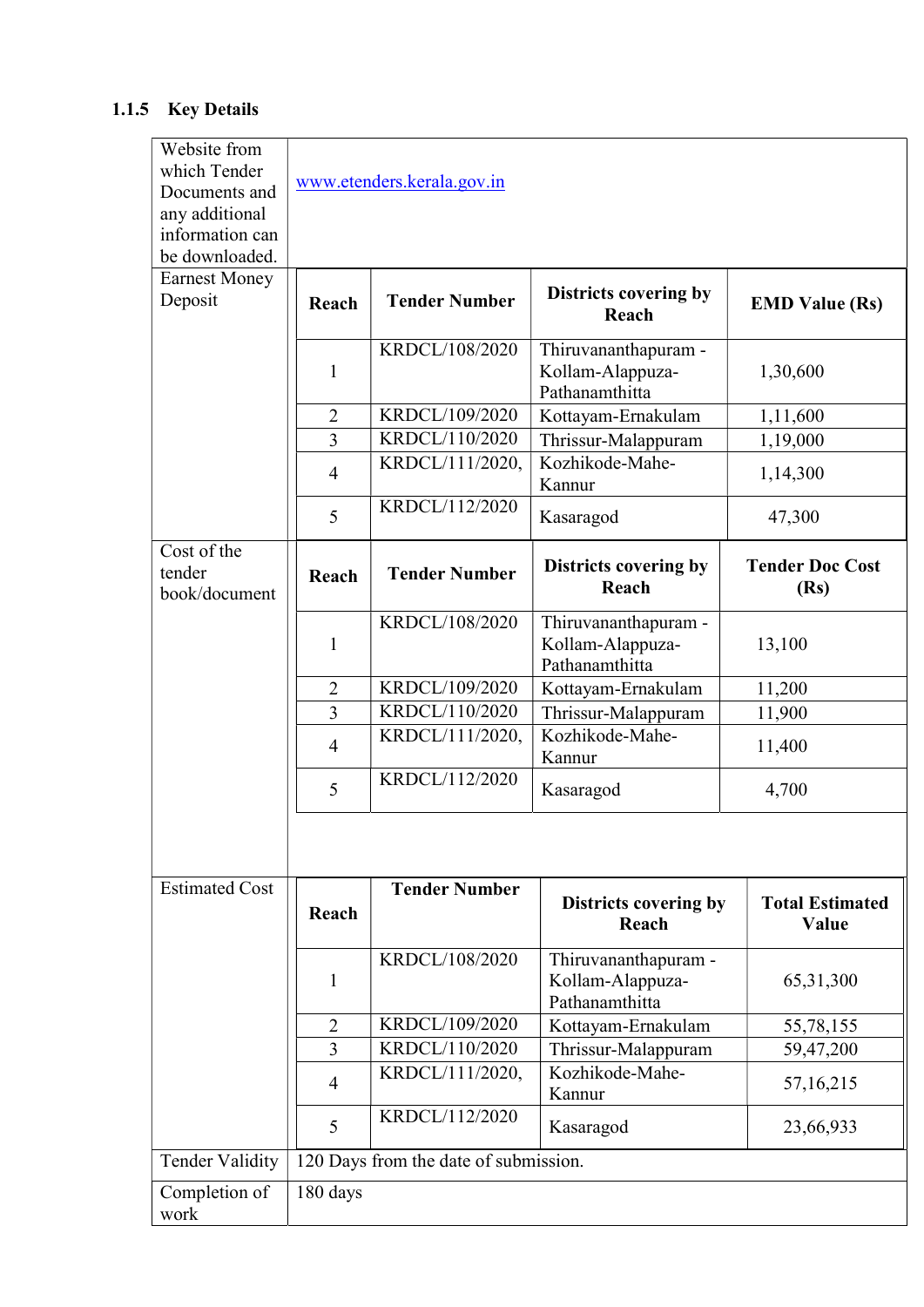| Tender type          | Open                               |  |  |
|----------------------|------------------------------------|--|--|
| <b>Bidding</b>       | Single Stage Two Packet System     |  |  |
| System               |                                    |  |  |
| Date & Time of       | 21/10/2020<br>13:00hr.             |  |  |
| Publishing           |                                    |  |  |
| Tender.              |                                    |  |  |
| Tender Closing       | 11/11/2020<br>18:00hr.             |  |  |
| Date Time            |                                    |  |  |
| Date of Pre-         | No Pre-bid meeting.                |  |  |
| <b>Bid Meeting</b>   |                                    |  |  |
| Date of Tender       | 13/11/2020<br>11:00hr.             |  |  |
| opening              |                                    |  |  |
| <b>Bidding Style</b> | Percentage quoting over base rate. |  |  |
| <b>Bidding Start</b> | 28/10/2020                         |  |  |
| Date                 |                                    |  |  |

Note: If the date of submission of Tenders happens to be a Public Holiday, Tenders will be opened on the next working day.

## Important Note:

- i. All Bidders shall read tender documents in conjunction with other tenders i.e Tender Numbers KRDCL/108/2020, KRDCL/109/2020, KRDCL/110/2020, KRDCL/111/2020, KRDCL/112/2020 issued under NIT No. KRDCL/107/2020 in conjunction with each other.
- ii. Bidders can participate in tender of all reaches; however work shall be awarded to bidders for not more than 2 (two) reaches out of 5 (five) tenders. It will also be made sure that a party is awarded maximum of only 2 (two) contracts either in individual capacity or to a joint venture/consortium in which they are members. Tenderers are cautioned that this condition will be applicable even if some member(s) of the JV/Consortium are different in respective tenders.
- iii. Price bid of tender shall be opened in sequence as mentioned in table below. The Price Bid of the pre-qualified and short-listed Bidders only will be opened. The date of opening of Price Bid will be updated through e-tender portal to all the technically qualified bidders to participate in Price Bid opening process.

| Reach          | Tender No      | Districts covering by<br>Reach           | Chainage                          | Tentative<br>Opening<br>date of price<br>bid |
|----------------|----------------|------------------------------------------|-----------------------------------|----------------------------------------------|
|                | KRDCL/108/2020 | Thiruvananthapuram -<br>Kollam-Alappuza- | Chainage -1.1 kms<br>$-120.3$ kms | D <sub>1</sub>                               |
|                |                | Pathanamthitta                           |                                   |                                              |
| $\overline{2}$ | KRDCL/109/2020 | Kottayam-Ernakulam                       | Chainage 120.3<br>kms - 221.2 kms | D <sub>1</sub>                               |
| 3              | KRDCL/110/2020 | Thrissur-Malappuram                      | Chainage 221.2<br>kms - 342.9 kms | $D1+3$                                       |
| 4              | KRDCL/111/2020 | Kozhikode-Mahe-<br>Kannur                | Chainage 342.9<br>kms - 479.3 kms | $D1+6$                                       |
|                | KRDCL/112/2020 | Kasaragod                                | Chainage 479.3<br>kms - 532 kms   | $D1+9$                                       |